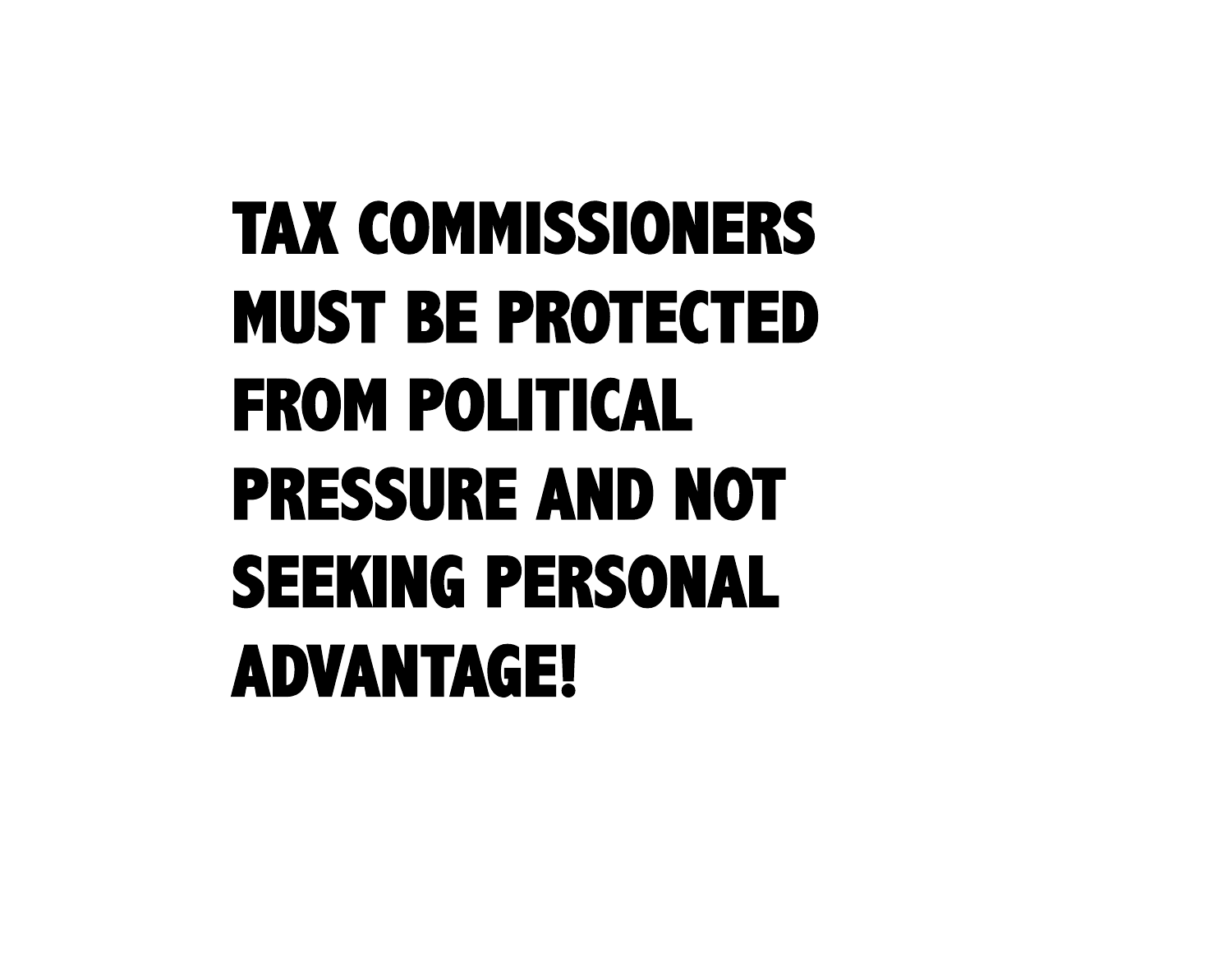# **HOW TO PROTECT COMMISSIONERS: And Protect the State of Utah**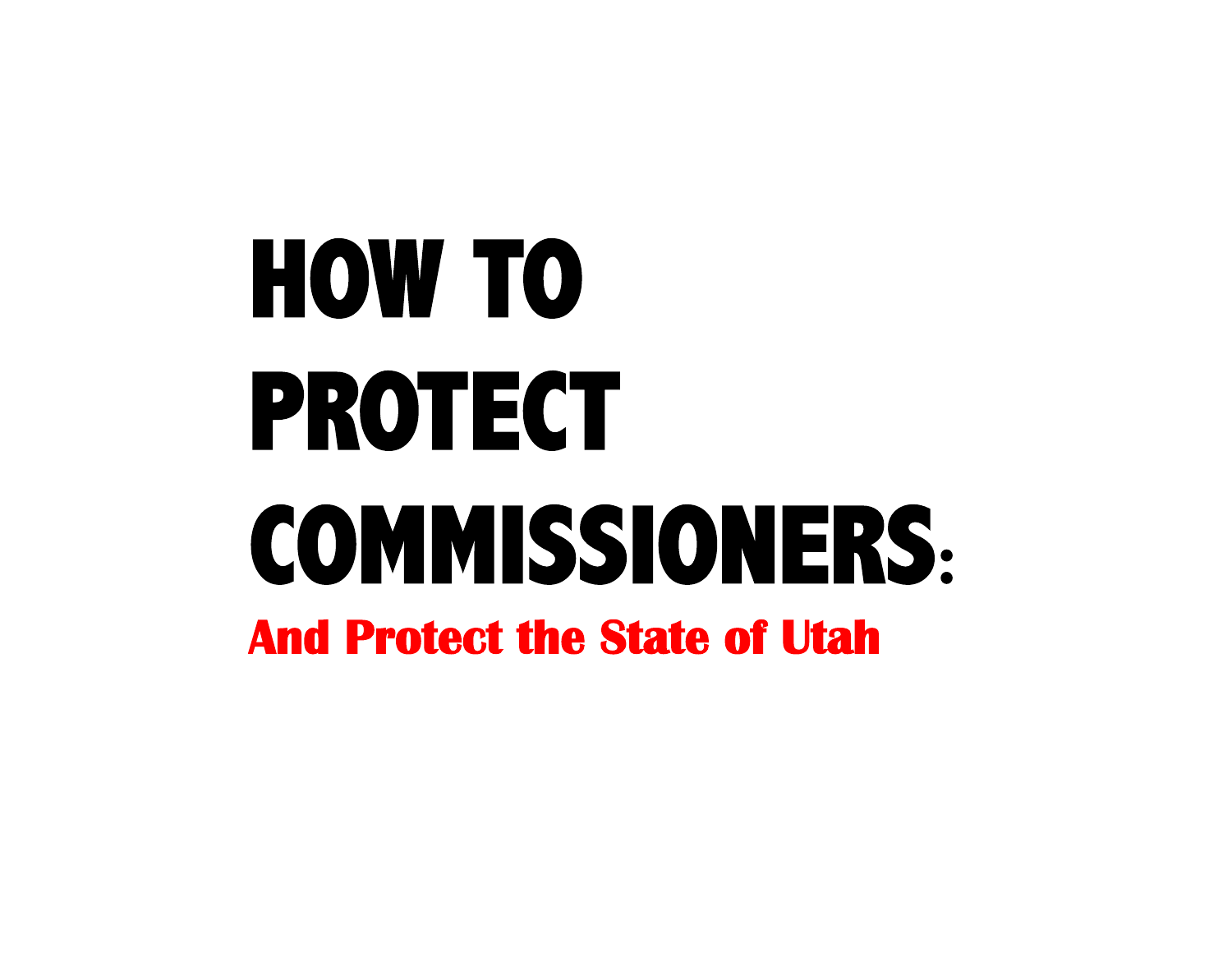#### **APPLE IS IN TALKS TO ACQUIRE BEATS ELECTRONIC LLC,** A MAKER OF HIGH-END HEADPHONES FOR \$3.2 BILLION... *WSJ\$5/9/14\$*

AFTER LAYING OUT THE CASE FOR GOING IT ALONE, **ASTRA-ZENECA PLC EXECUTIVIES HAVE HIT THE ROAD IN** EUROPE TO WIN OVER INVESTORS WHO COULD PLAY A BIG ROLE IN DETERMINING WHETEHER **PFIZER INC.**'s \$106 BILLION BID....GOES AHEAD. *WSJ\$5/9/14\$*

**HOW DOES "WALL STREET" MAKE SUCH DECISIONS? PROFESSIONAL COMPETANCE THAT GUIDE THE PROCESS**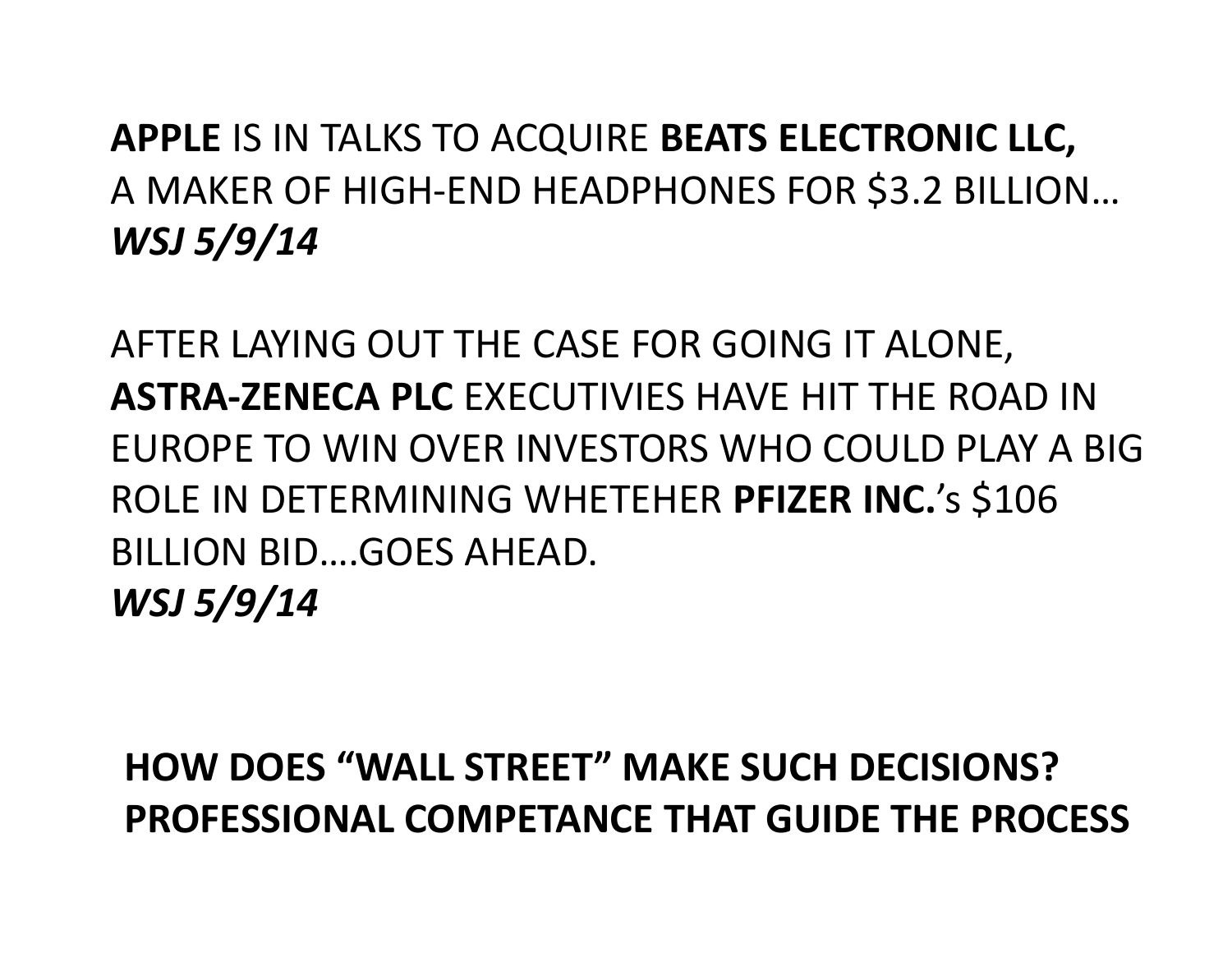### **PRICING CASH FLOWS**

 $P_{o} = CF_{1}/(1 + Y)^{1} + CF_{2}/(1 + Y)^{2} + CF_{3}/(1 + Y)^{3} +$ *\$\$\$\$\$\$\$\$\$\$\$\$\$\$\$…\$+ CFi /(1\$+\$Y)i*

## **WILLING BUYER WILLING SELLER TEST**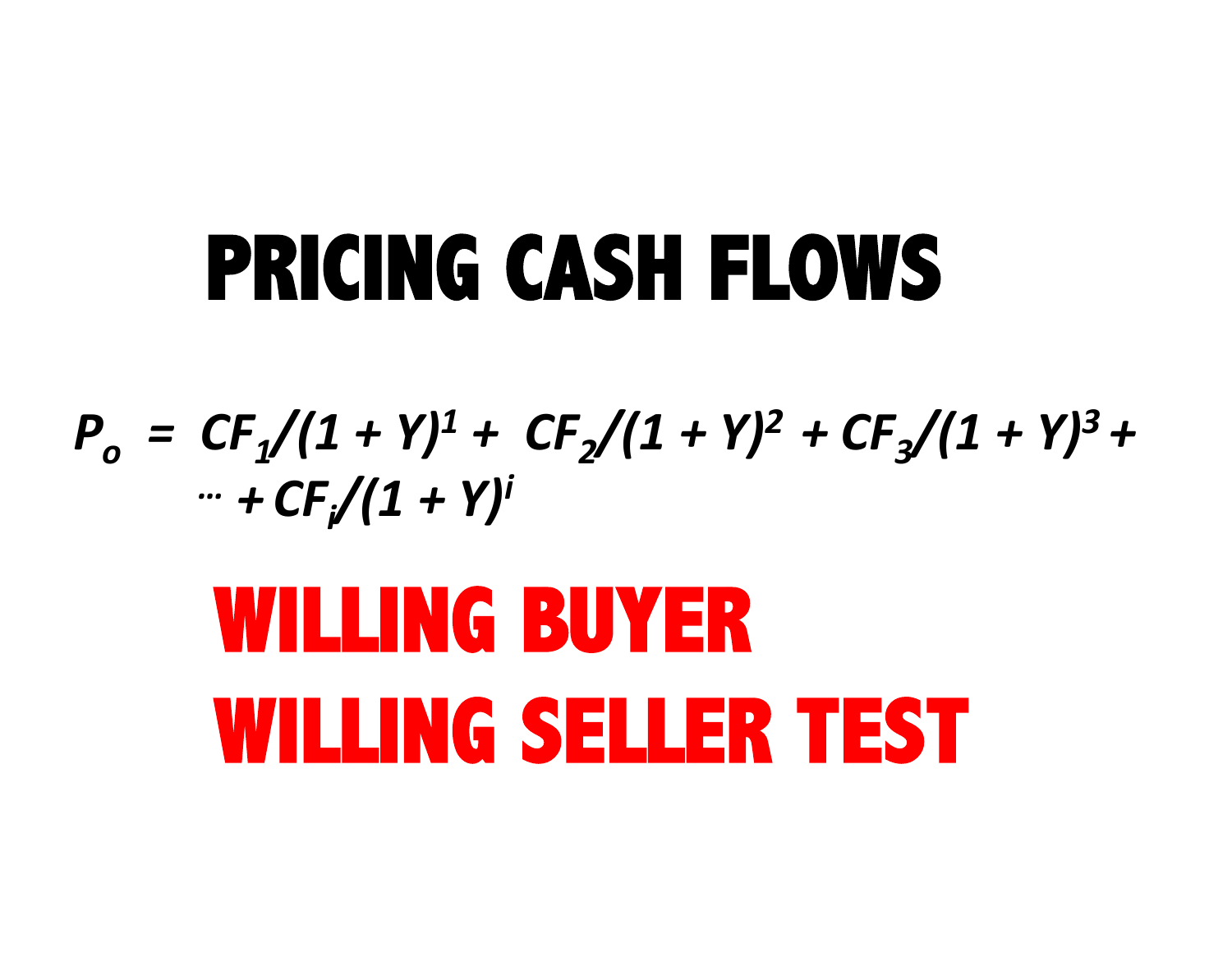**STRUCTURE OF FINANCIAL MARKETS** 

**CAPITAL STRUCTURE OF FIRM** 

**ECONOMIC CONDITIONS FIRM/ COMPETITION FACING FIRM** 

**SYSTEMATIC RISK OF FIRM** 

**COST OF EQUITY** 

**COST OF DEBT** 

**COST REGULATED FIRM** 

**OBSOLESENCE%**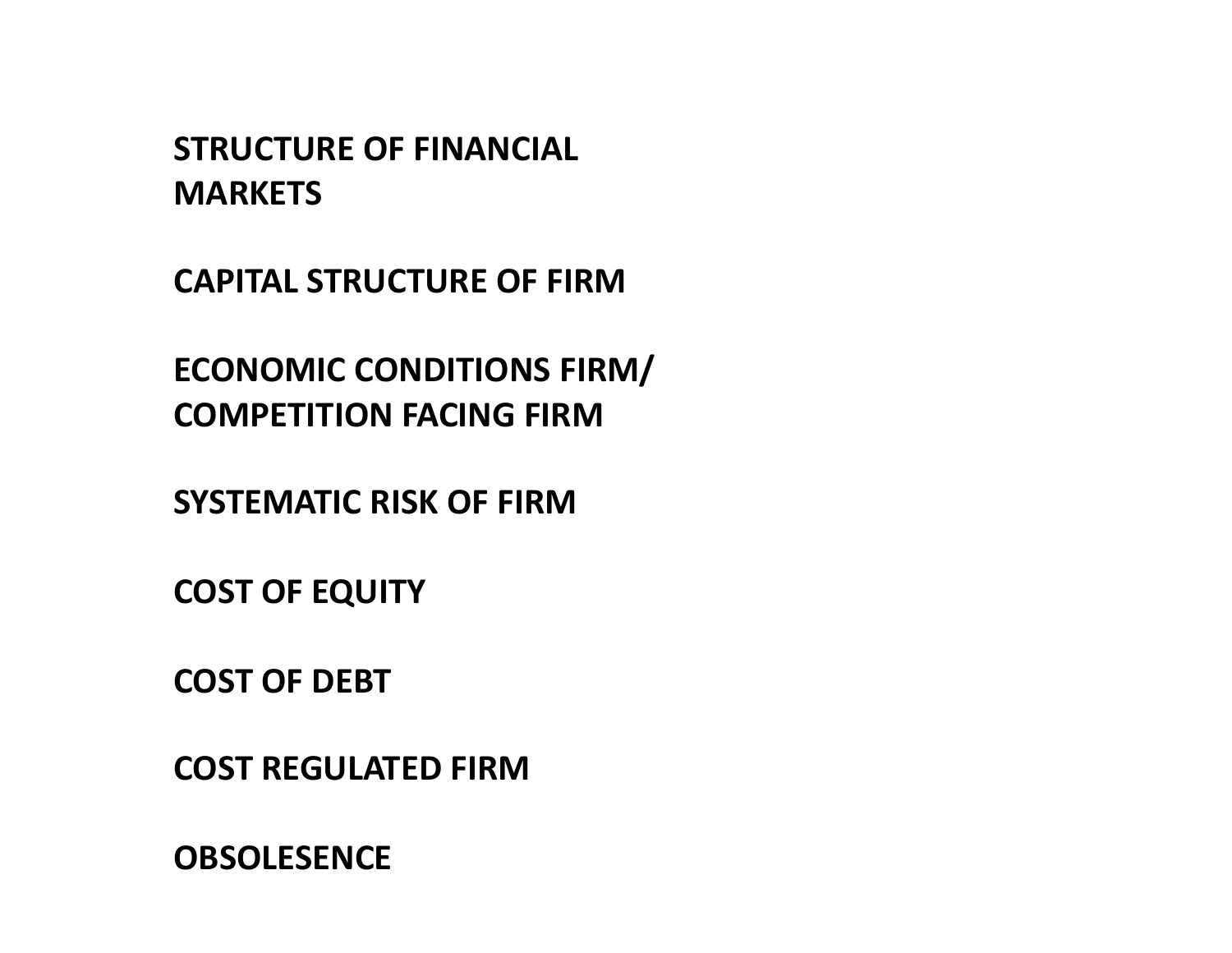#### **GORDON GROWTH MODEL**

**Value of Stock = DPS<sub>1</sub> / (** $r - g$ **)** 

#### **Where: DPS<sub>1</sub> = Expected Dividends one year from now%**

**r = Required rate of return for equity investors** 

**%g%%=%%Annual%Growth%rate%in%dividends% forever%**